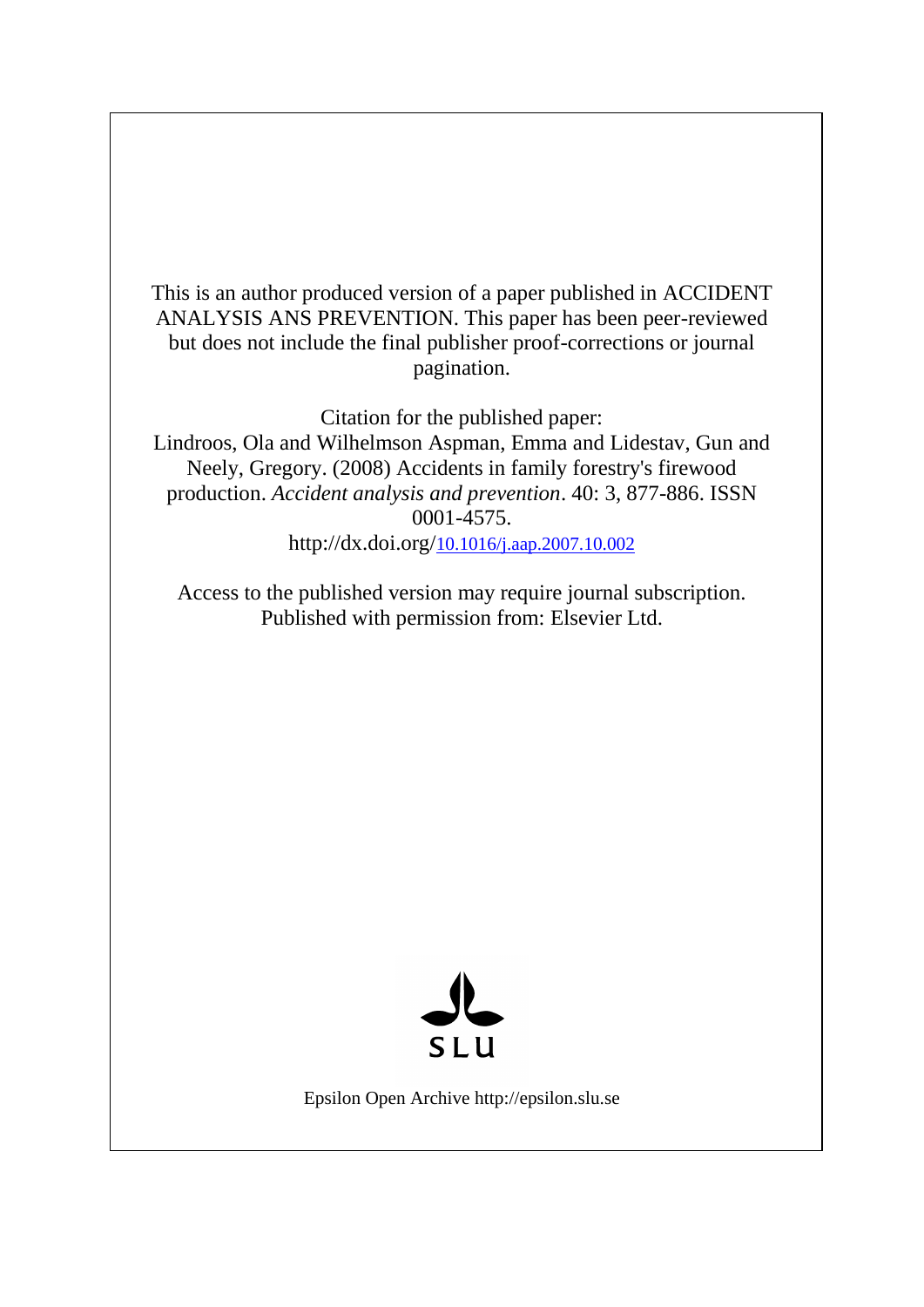# **Accidents in family forestry's firewood production**

Ola Lindroos<sup>a, 1</sup>, Emma Wilhelmson Aspman<sup>a</sup>, Gun Lidestav<sup>a</sup> and Gregory Neely<sup>b</sup>

a Department of Forest Resource Management, Swedish University of Agricultural Sciences

> <sup>b</sup> Department of Psychology, Umeå University, Sweden

<sup>1</sup> Corresponding author, Department of Forest Resource Management Swedish University of Agricultural Sciences SE-901 83 Umeå SWEDEN Phone: +46-90-786 86 36 Fax: +46-90-778 116 E-mail: ola.lindroos@srh.slu.se

Other authors' e-mail addresses: emma.aspman@fhi.se, gun.lidestav@srh.slu.se, greg.neely@psy.umu.se

## **Abstract**

Firewood is commonly used around the world, but little is known about the work involved in its production and associated accidents. The objectives were to identify relationships between accidents and: time exposure, workers' age and sex, equipment used and work activities in family forestry's firewood production. Data from a postal survey in Northern Sweden were compared to a database of injuries in the same region. Most accidents occurred to 50-69 year old men, who also worked most hours. No significant differences in sex and age were found between expected and recorded accident frequencies when calculated from total work hours; however, when calculated using numbers of active persons significant differences were found for both age and sex. Frequency of accidents per unit worked time was higher for machines involving activities than for other activities. Accidents that occurred when using wedge splitter machines were responsible for most of this overrepresentation. Fingers were the most commonly injured body parts. Mean accident rate for the equipment used was 87 accidents per million work hours, and the rate was highest for wedge splitters (122 accidents per million work hours). Exposure to elevated risks due to violation of safety procedures is discussed, as well as possible preventative measures.

Keywords: Accident ratio, Exposure, Work time, Wedge splitter, Axe, Saw.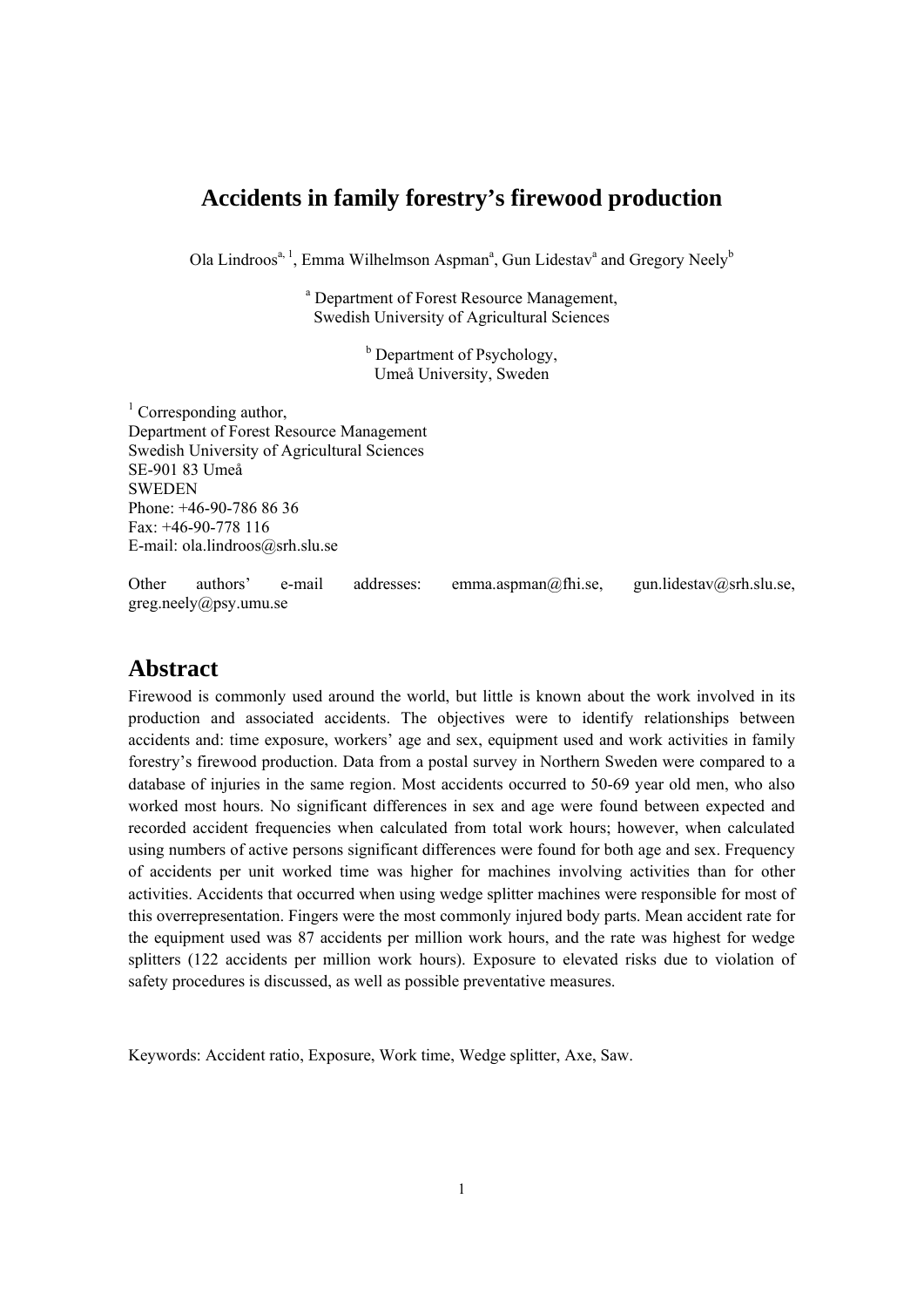# **1. Introduction**

Firewood (defined here as solid wood, mainly from the tree trunk) is mankind's oldest energy source and is still extensively used around the world (Anon 2005; Röser et al. 2003; Warsco 1994). In Sweden, for example, firewood accounts for 21.6% of the energy used to heat detached houses (Statistics Sweden 2003) and 1.5% of the country's total energy consumption (National Board of Forestry 2005). In Australia, about 23% of the households use firewood (Driscoll et al. 2000).

Although some firewood is commercially produced in countries like Sweden and Australia, firewood production is principally a small-scale activity. Firewood production is normally prompted by possession of a residence that has a firewood-based heating system. The firewood needed is often produced by the consumer (Christiansen et al. 1993; Driscoll et al. 2000). This implies that work is self-paced and mainly conducted on a leisure-time basis. Further, there is no employeremployee relationship nor is there typically any government regulation of the work. Motives for its production include both economic and recreational factors according to Isachsen (1984). Driscoll et al. (2000) found that 84% of the timber used for firewood in Australia is obtained from private property. Thus, it is not surprising that firewood production has been assumed to be closely related with family forestry, i.e. with private individuals' ownership and management of forest land, since forest owners have free access to the raw material – the trees.

The work conducted on one's own forest property is called self-employed work, regardless of whether it is done for a living or for other reasons. In Sweden, self-employed forestry has a long tradition, rooted in the self-sufficient agrarian society of previous centuries (Törnqvist 1995). In recent decades, there have been substantial changes to many aspects of family forestry; inter alia the proportions of female and non-farming owners of forest land have increased, as have the proportions of owners who do not live on their properties (Lidestav and Nordfjell 2005). However, men over 50 years old are still predominant in Swedish self-employed family forestry (Lindroos et al. 2005). Firewood production has seldom been included in studies on self-employed family forestry work. However, recent research in Sweden has shown that the activity causes half the accidents in family forestry (Wilhelmson et al. 2005), and the numbers of relevant machine sales indicate that levels of firewood production are high in the country (Lindroos et al. 2005).

This study considers aspects of firewood production limited to the processes of transforming logs into appropriate pieces, including the storage and transportation of firewood to the burning facility (see Table 1). The work involved in harvesting trees and extracting the logs out of the forest is excluded.

Firewood production work is characterised by highly repetitive operations with simple, but potentially dangerous, equipment. Different kinds of equipment cut and split logs in different ways, and thus involve different sorts of risks. Cutting involves risks of cuts from rotating chains or blades, while splitting is associated with risks of crushing injuries from pressing or rotating components as well as cuts from split edges.

Accident prevention measures can include both technical solutions and safeguards. Firewood machines sold in Sweden since 1995 need to comply with European standards (EN 609-1; EN 609- 2; EN ISO 11681-1; prEN 1870-6) that are designed to eliminate or reduce risks arising from machine use. Inter alia, the standards prescribe that the machines should be used by a single operator and that they should have safety features such as the wedge splitters' two-hand controls. Provided that operators comply with these stipulations, the machines are designed to ensure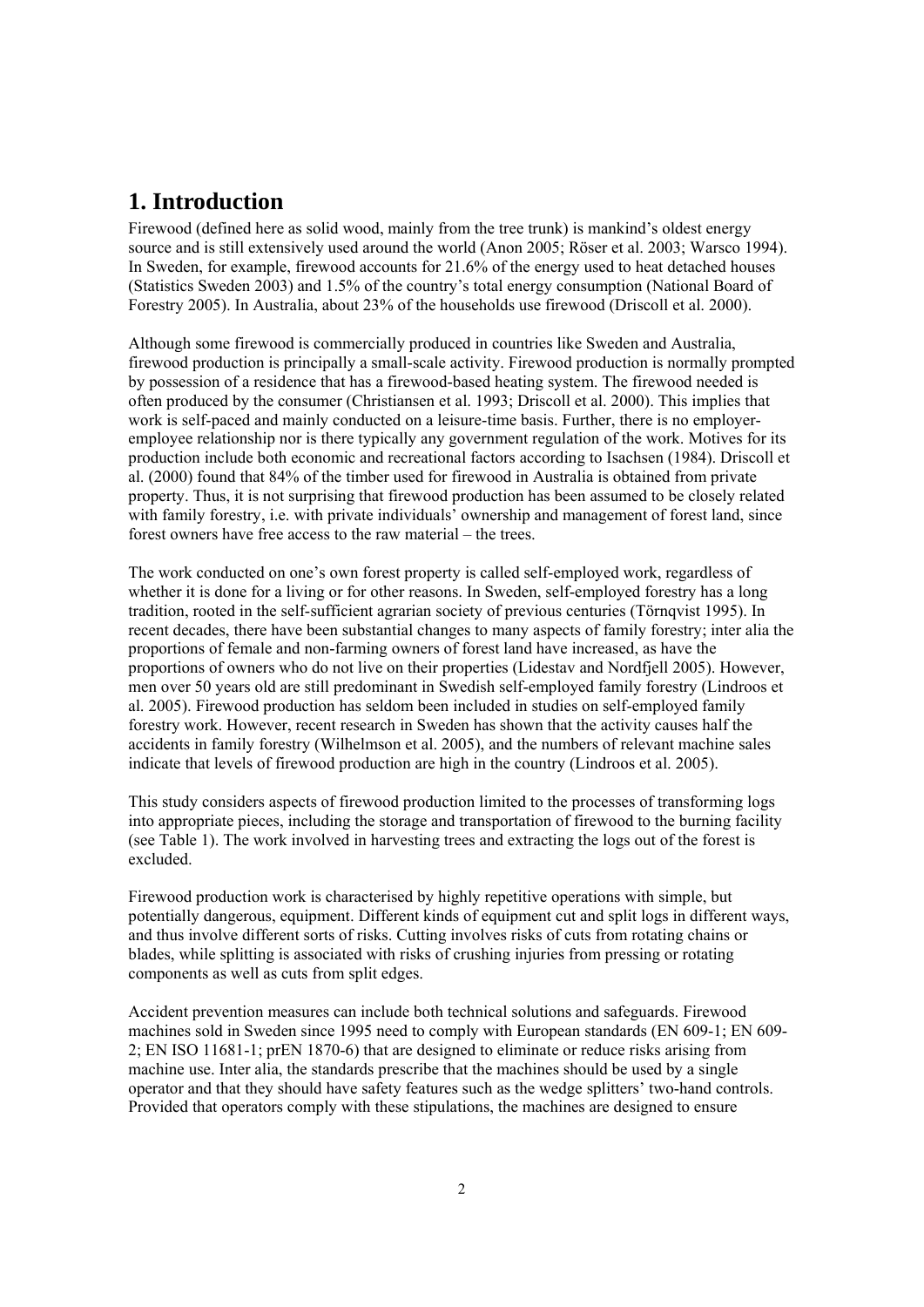operator safety. However, firewood production is believed to often be conducted by more than one person and accidents appear to be numerous and severe, especially to hands (Hellstrand 1989; Kristiansen and Seligson 1981; Larsson 1990; Wilhelmson et al. 2005).

Different activities in the firewood production process are associated with different levels of accident risk. Furthermore, age- and sex-related differences are likely to occur, in accordance with its recorded effects on accident rates in other situations (e.g. Laflamme et al. 1996; Massie et al. 1995). However, little is known about family forestry's firewood production in demographic terms and relative accident rates. Further, knowledge is scarce about the proportions of accidents associated with the various techniques used and, consequently, about the distribution of risk factors. The work is assumed to be performed during short, widely spaced periods of time, which has debatable consequences for accident risks. Low exposure times might statistically imply low accident probabilities, but has also been argued to increase rates of accidents per unit time worked due to a lack of practice in handling the seldom-encountered risks (Elvik 2006; Fischer et al. 2005; Weegels and Kanis 2000).

In order to increase knowledge of firewood production in family forestry in general and of related accidents in particular, two studies in Northern Sweden were conducted and the data were jointly analysed. Specific objectives were to identify relationships between accident rates and: time exposure, workers' age and sex, the types of equipment used and work activity. Further objectives were to calculate relative accident rates for specific work activities and equipment involved in family forestry's firewood production.

# **2. Material and Methods**

## **2.1 Study region**

The study targeted the Umeå region, consisting of a medium-sized Swedish city (Umeå) surrounded by five municipalities (Bjurholm, Nordmaling, Robertsfors, Vindeln and Vännäs). In each of these rural municipalities there is a commercial and administrative centre, but they are mainly characterised by small, scattered villages and forested land. The total number of inhabitants in the region was 142 000, 71 000 of whom resided in the city of Umeå, and the land area was 9372 km<sup>2</sup> (Anon 2006). The region was considered to represent typical Swedish conditions. Two surveys were conducted in the area, one focussing on firewood production and one focussing on occurred accidents.

#### **2.2 Participants**

## *2.2.1 Survey of firewood production*

Chimney sweeping was compulsory by law throughout the period covered by the study and registers were held by companies with geographically distributed responsibilities for the sweeping. The registers in the region were searched for households with firewood heating systems, and the 11 498 households found were used as a sample frame. Simple random sampling was used to select 1500 households, to which a mailed questionnaire was sent in April 2006. The sample did not significantly differ from the sample frame with respect to either municipality or stove type proportions ( $\chi^2 = 20.67$ , d.f. = 23, p = 0.60). Fourteen households (1%) in the sample no longer existed and thus the 904 replies corresponded to a reply frequency of 61%. Compared to the sample, reply proportions were independent of municipality and stove type ( $\gamma^2$  = 14.10, d.f. = 15, p = 0.52),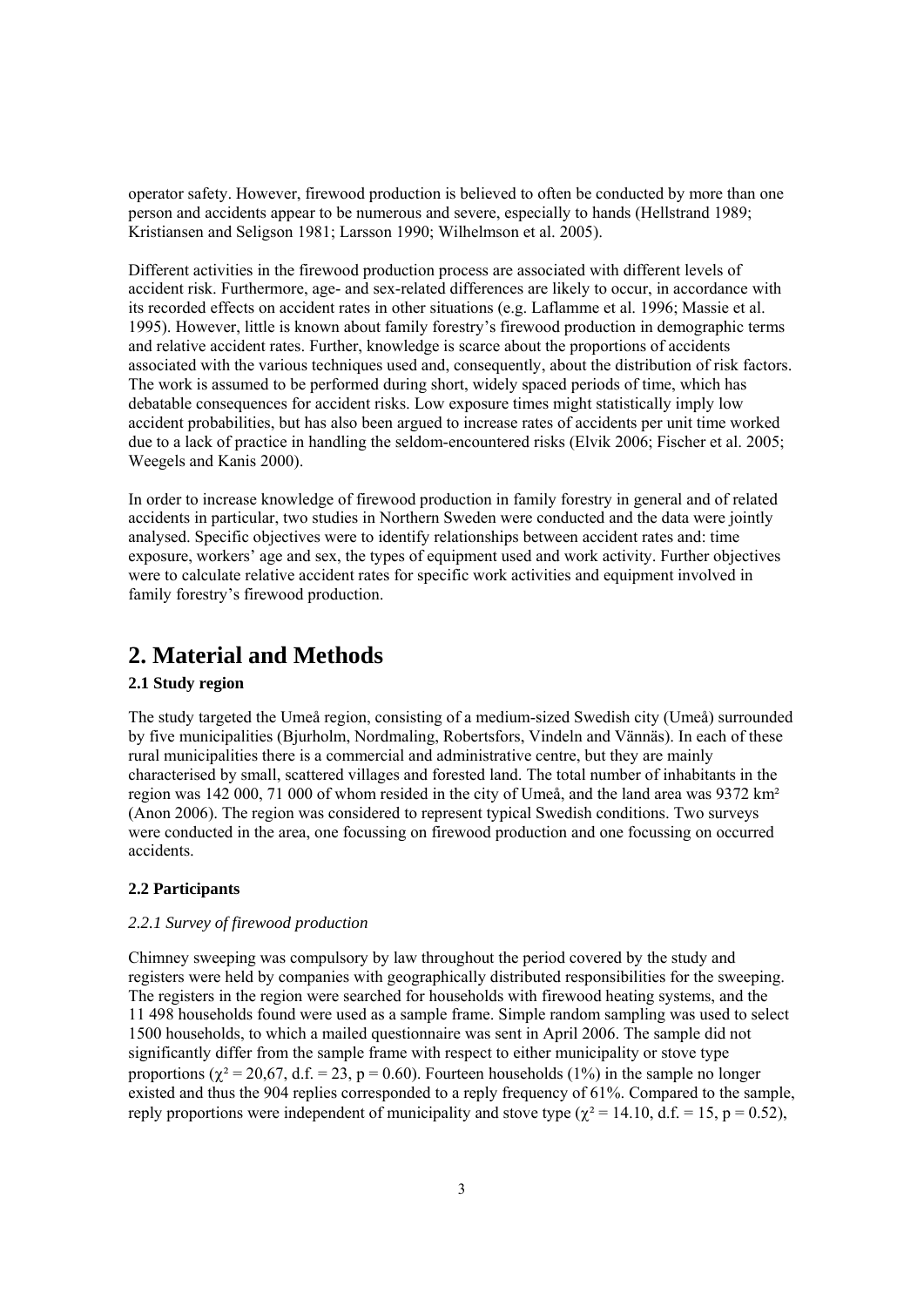indicating that there were no significant differences between responding and non-responding households in these respects. Six hundred and eight households produced firewood, of which 319 also owned forest land (>1 ha). Data were analysed for the 301 forest-owning households that reported the age, sex and hours worked by persons involved in firewood production.

#### *2.2.2 Survey of firewood-processing accidents*

Data on personal injuries from 1996 to 2001 were collected, irrespective of severity, from the injury database maintained by the Umeå Accident Analysis Group at the University Hospital in Umeå. The injury database contained a total of 60 196 injury registrations for the period 1 January 1996 – 31 December 2001 and was coded with a 'Classification of External Causes of Injuries' (NOMESCO 1997). This coding enabled a structured search using three main criteria to determine which accidental events had causes related to self-employed family forestry work. These criteria were the place of injury, injury mechanism and product code and are described in Wilhelmson et al. (2005). A total of 1466 injuries during the period were discerned as being possibly related to the target activity. Medical journals were reviewed to identify cases that could clearly be excluded. In 2002 a questionnaire was sent to the remaining 485 persons to confirm that the accidents were related to the target activity and to provide a more complete understanding of the causes of the accident. Responses were received from 385 people (80%), 225 of whom confirmed that the accident had happened during self-employed family forestry work. Respondents were not significantly different ( $\gamma^2$ -test, p <0.05) from non-respondents with respect to sex, age or the seriousness of the accident. Some of the survey results have been previously reported (Wilhelmson et al. 2005). In this article, however, a more thorough analysis of firewood production accidents is presented, based on the 116 accidents that happened during firewood production.

#### **2.3 Questionnaires**

#### *2.3.1 Survey of firewood production*

The questionnaire started with a direct question as to whether anyone in the household was involved in firewood production. The following section concerned questions about the specific category and age of equipment used in firewood production. Pictures and definitions of the standard configurations of machines were provided to help with identification. Most equipment is well known and processors perform processing (Table 1), but screw splitters and wedge splitters deserve an explanation. Both machines force into the wood a metal object, in the form of a rotating spiral cone for screw splitters and a wedge for wedge splitters. The second section of the questionnaire concerned the division of labour between household members for six different activities involved in firewood production (Table 1). The last section included miscellaneous questions regarding, inter alia, the volume of firewood produced each year, the ownership of forest land  $(>1$  ha) by members of the household and the health care institution that would be sought in case of an accident.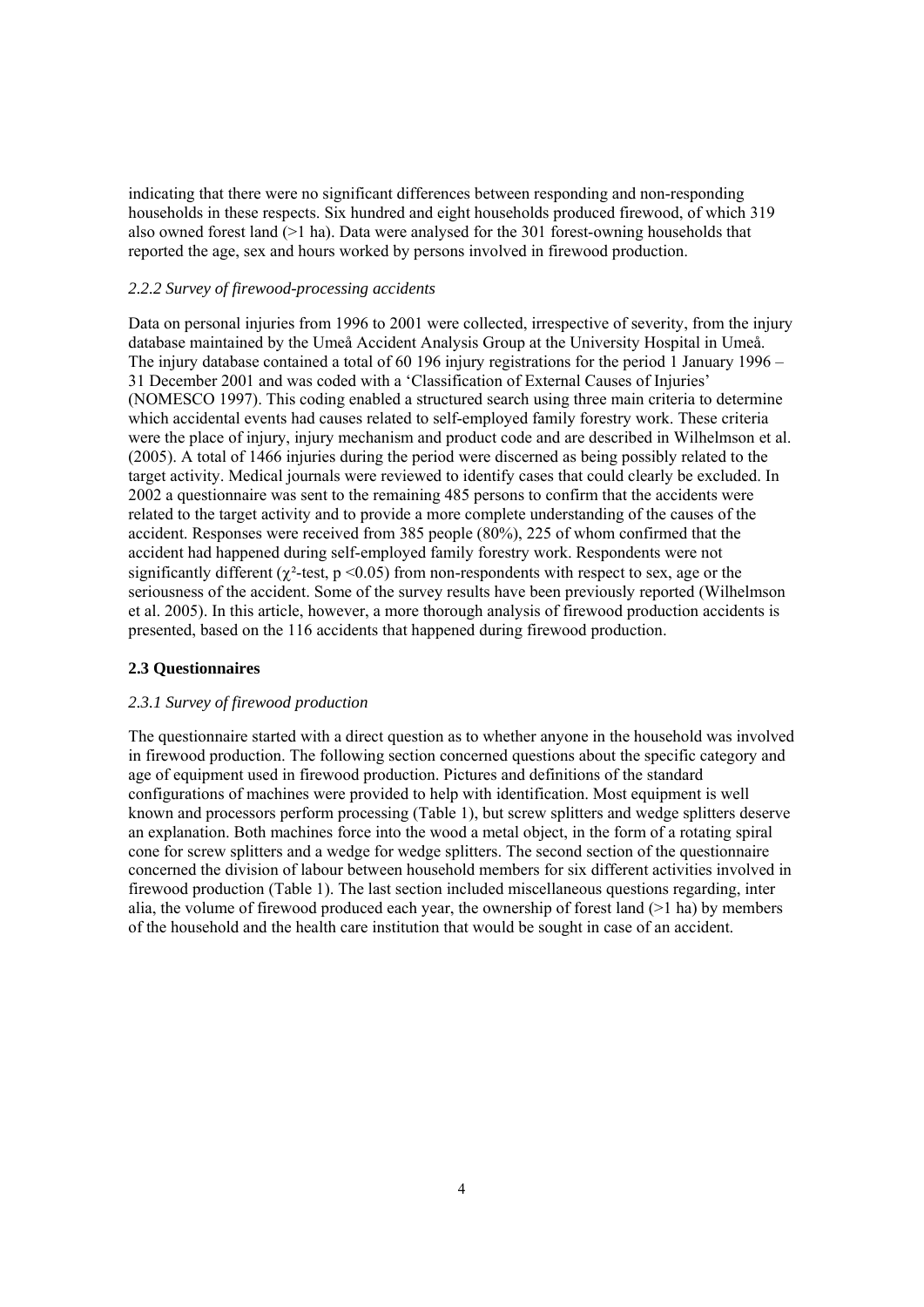| Activity         | Definition                                                                                                                  |
|------------------|-----------------------------------------------------------------------------------------------------------------------------|
| Cutting          | Dividing wood perpendicular to the tree's growth direction.                                                                 |
| <b>Splitting</b> | Dividing wood parallel to the tree's growth direction.                                                                      |
| Processing       | Work with a machine that performs both cutting and splitting, sequentially or<br>simultaneously.                            |
| Stacking         | Arranging firewood for drying                                                                                               |
| Transport        | Moving firewood from the cutting and splitting site to the drying site and from the drying<br>site to the burning facility. |
| Miscellaneous    | Other firewood production related activities than the ones defined above.                                                   |

Table 1. Definition of firewood processing activities

### *2.3.2 Survey of firewood accidents*.

The questionnaire on firewood accidents started with stating the accident concerned (type and date) and a direct question as to whether the accident had happened during self-employed family forestry work according to a stated definition. The first section concerned details regarding the work conducted at the time of the accidents in terms of activity, equipment, number of workers involved in the work, work time preceding the accident and perceived difficulty of the task. The second section addressed perceived causes of the accident and outcomes in the form of persistent physical symptoms or changed behaviour. The third section concerned the respondent's normal gainful occupation, the annual amount of time spent on forestry work and preventative measures they would recommend.

## **2.4 Statistical methods**

Responses from the two surveys were treated as categorical data, except for ages and the work hours in the firewood production survey, which were treated as continuous data. Categorical data were analyzed with  $\gamma^2$ - tests, with Yates correction for continuity when necessary. For continuous data, means, standard deviations (SD) and medians were calculated and comparisons between groups were made with T-tests. The critical significance level was set to 5%.

Accident rates per million work hours were calculated for activities and equipment, assuming that the two surveys addressed the same population despite time differences. To enable this to be done, annual mean number of accidents during the different activities and using the various pieces of equipment were calculated from the firewood accident survey. Accident rates per million work hours were then calculated using an estimate of the total annual firewood production from family forestry based on the mean work time per forest-owning household that produced firewood reported in the firewood production survey. Corrections were made for households that no longer existed (0.9% of the total sample) and households that would seek medical assistance outside the region (4.7% of forest-owning, firewood-producing households).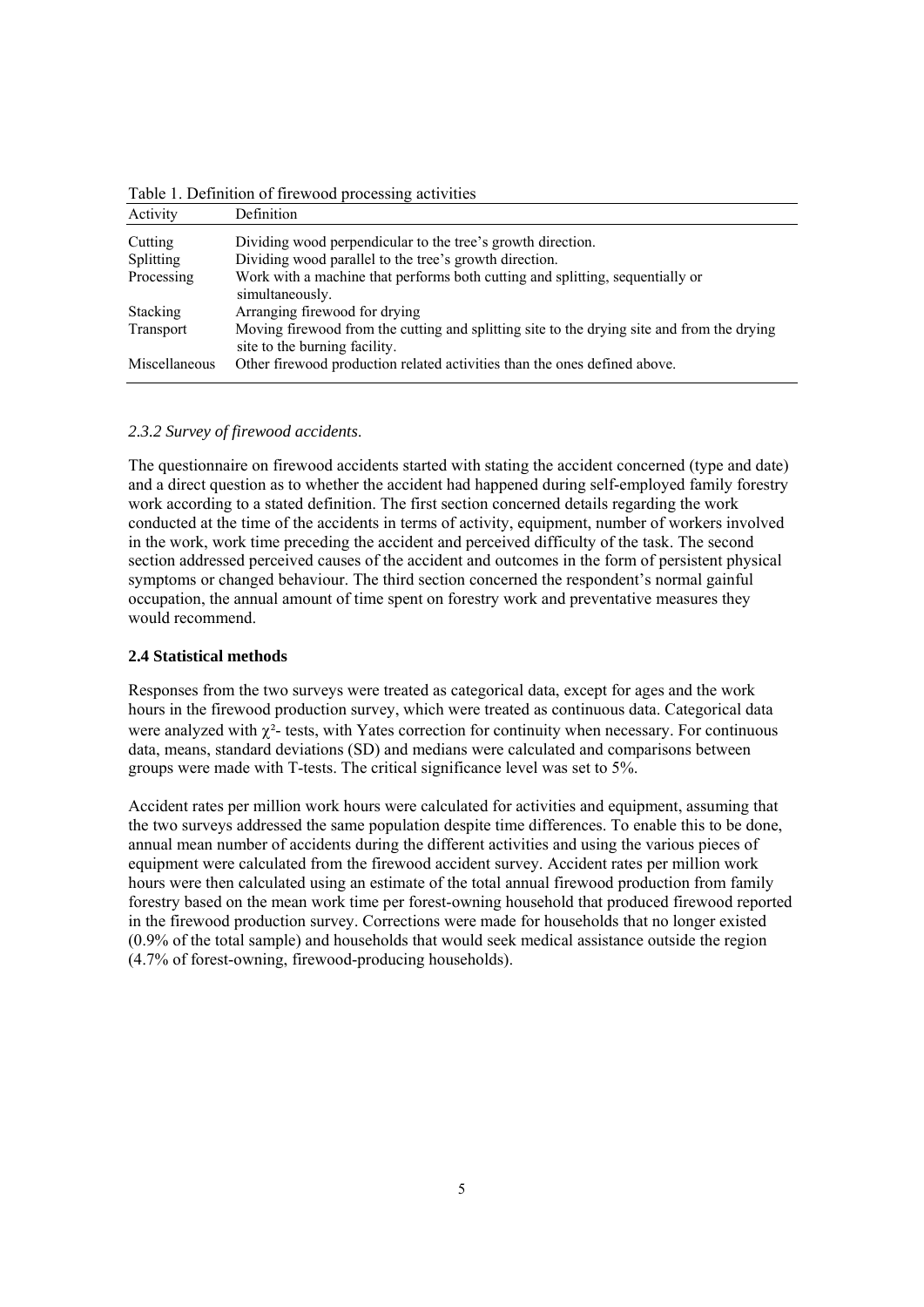## **3. Results 3.1 Firewood production survey**

### *3.1.1 Sex and age*

The reporting 301 households contained 544 firewood-producing persons, who annually spent, in total, 29 698 h on the work. The mean annual work time was 95.8 h (SD 89.6 h, median 75.5 h) per household and 54.6 h (SD 59.9 h, median 40 h) per person. Most persons (44.1%) were found in the age classes "50-59" and "60-69" years and these age classes also accounted for most work time (53.2%) (Fig. 1, left and centre panel). Men constituted 385 (70.8%) of the active persons and performed the work done in 84.7% of the working hours. Mean work time per active person increased with age class for both sexes (Table 2). Men spent on average more than twice as much time on firewood processing work compared to women. The mean age for all active persons was 49.0 years (SD 18.3, median 52), with no significant differences between sexes (T=1.49, d.f.=542, p=0.137). Median age for men was 52 years and for women 49 years.



Figure 1. Relative frequency distributions of active firewood-processing persons (left panel) and work time (center panel) as a function of sex and age class from the firewood production survey. Right panel is relative frequency of accidents by sex and age class from the firewood accident survey.

Table 2. Mean firewood production time (h) by sex and age class

| Age class (years)<br>$30-39$ $40-49$ $50-59$ $60-69$ $70-79$ $>80$<br>$20-29$<br>$20$<br>68.1<br>14.2<br>49.6 50.3 59.0<br>86.2<br>81.5<br>124.8 65.3 |     |      |      |      |      |       |  |  |  |
|-------------------------------------------------------------------------------------------------------------------------------------------------------|-----|------|------|------|------|-------|--|--|--|
| <b>Sex</b><br>Men $(n=372)$                                                                                                                           |     |      |      |      |      |       |  |  |  |
|                                                                                                                                                       |     |      |      |      |      | Total |  |  |  |
| Women $(n=155)$ 11.1<br>25.6 37.0<br>Combined (n=544) $13.3$ $39.9$ $37.2$ $47.7$<br>59.4<br>72.1<br>75.6<br>$115.6$ 54.6                             | 6.0 | 18.7 | 35.4 | 40.3 | 86.0 | 28.6  |  |  |  |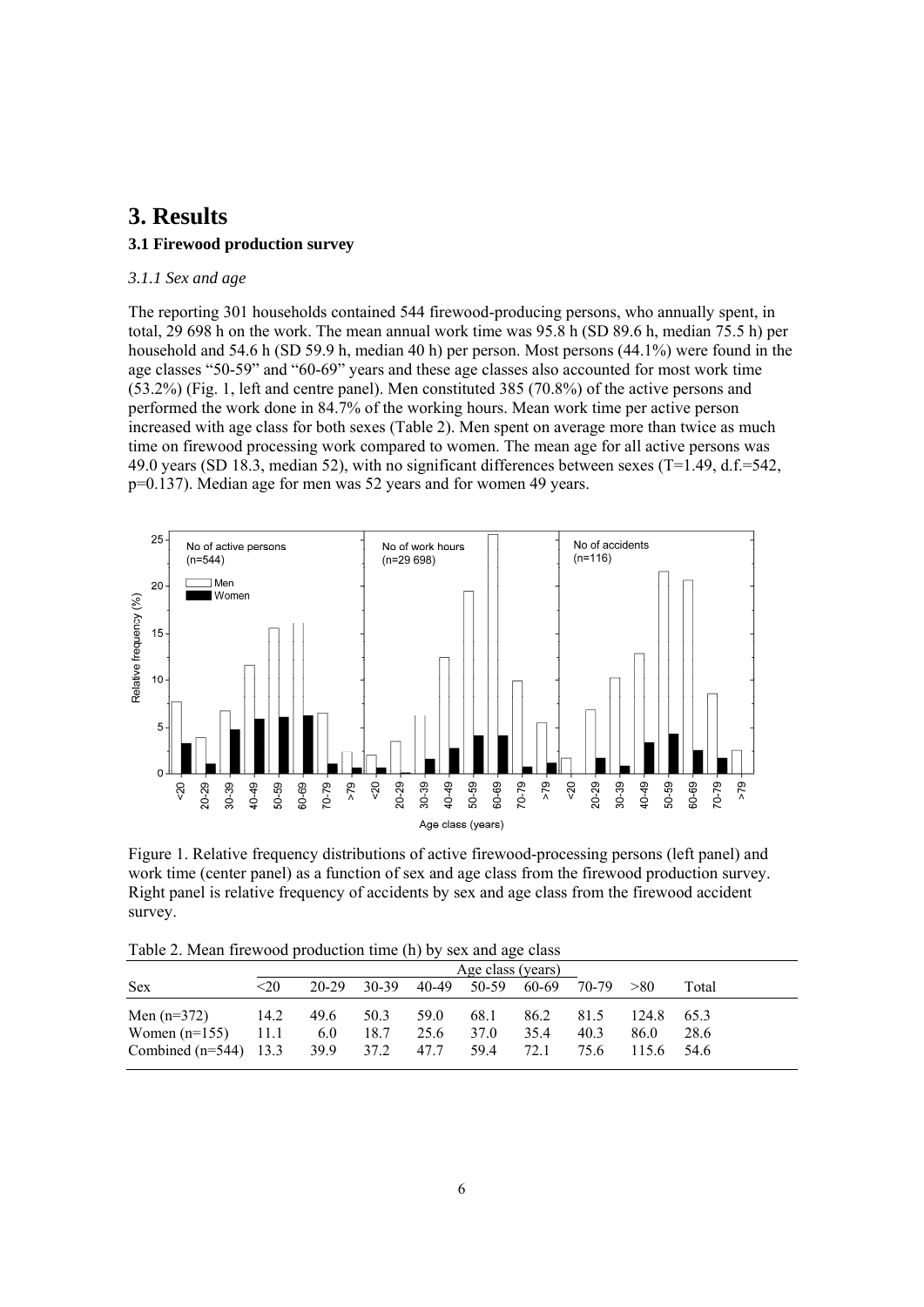#### *3.1.2 Work activities*

Half (49.8%) of the total work time reported was spent on cutting, splitting and processing by men (Fig. 2, left panel). Within sexes, men spent 58.8% of their work time on cutting, splitting and processing and 41.2% on other work activities, while women spent 60.4% on stacking and transport. Half (49.4%) of the persons spent less than 40 h per year on firewood production and only 2.0% spent annually more than 240 h.



Figure 2. Relative frequency distributions of firewood production time (left panel) from the firewood production survey and accidents (right panel) from the firewood accident survey as a function of activity and sex.

#### *3.1.3 Equipment*

Most of the work time spent on cutting, splitting and processing (16 421 h), involved use of wedge splitters (Table 3 and Fig. 3, left panel). Work with the four categories of equipment "Chainsaw", "Circular saw", "Wedge splitter" and "Processor" collectively constituted 85.5% of the work time. Of the equipment used, circular saws had the highest mean age (21.6 years) and accounted, together with screw splitters, for the highest proportions of machines older than 11 years (predating 1995), in terms of both numbers ( $>70\%$ ) and work hours ( $>61\%$ ) (Table 3).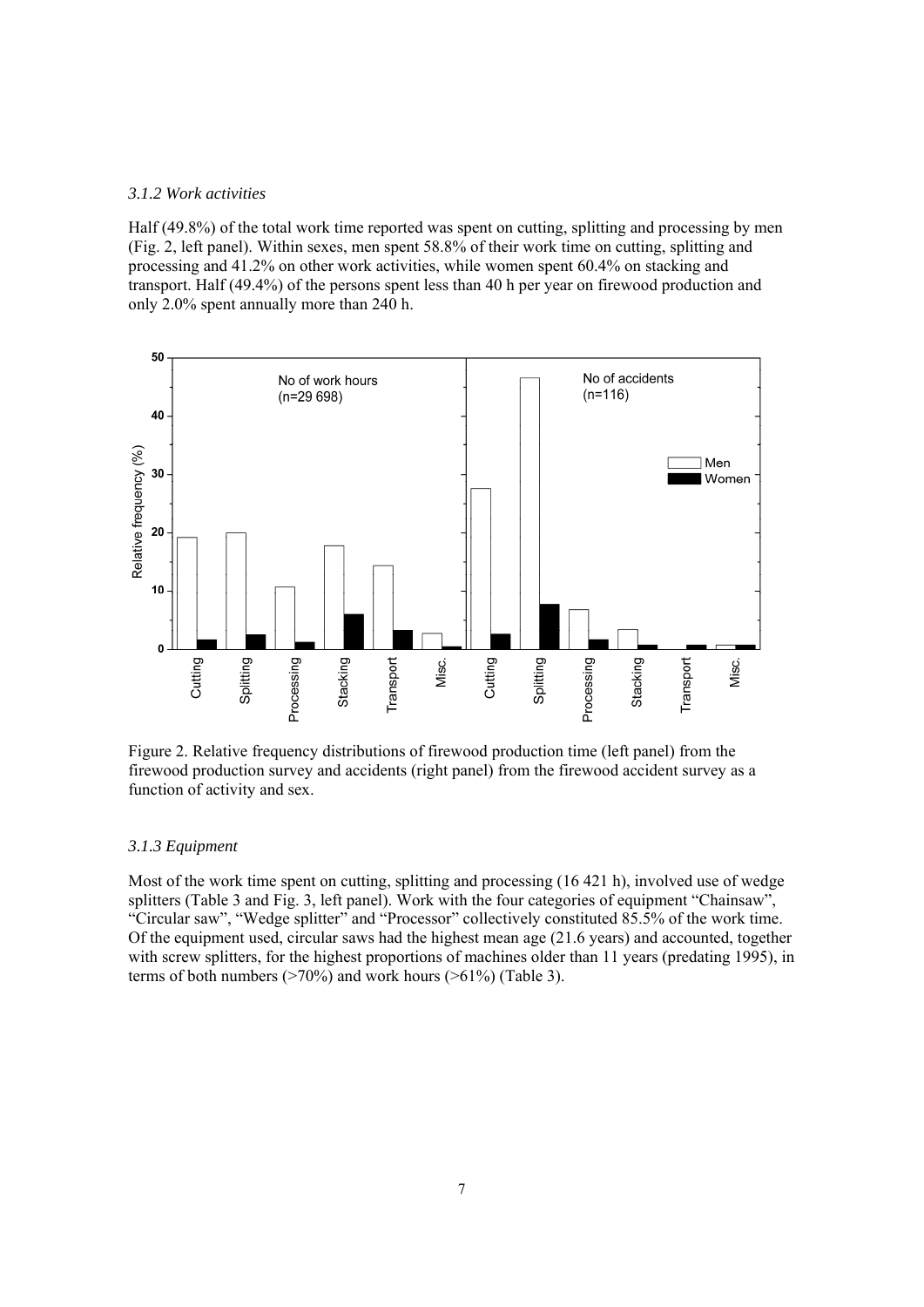| Equipment               | Work time |     | Age (years)   |        | $%$ older than 11 yrs |          |
|-------------------------|-----------|-----|---------------|--------|-----------------------|----------|
| category                | (h)       | n   | Mean $(SD)$   | Median | $%$ of n              | $%$ of h |
| Hand saw                | 85        | 4   | 13.8(13.7)    | 12     | 50.0                  | 47.4     |
| Chainsaw                | 2592      | 108 | 7.8<br>(6.0)  | 5.5    | 22.2                  | 21.4     |
| Circular saw            | 3264      | 100 | 21.6(13.9)    | 20     | 70.0                  | 61.3     |
| Hand axe                | 1455      | 36  | 15.1(19.0)    | 10     | 33.3                  | 38.3     |
| Screw splitter          | 496       | 15  | (6.3)<br>14.3 | 15     | 73.3                  | 77.2     |
| Wedge splitter          | 4631      | 146 | (7.3)<br>9.5  | 10     | 29.3                  | 27.2     |
| Processor               | 3549      | 78  | 10.4(12.1)    | 8.5    | 25.6                  | 27.1     |
| Misc. cutting devices   | 117       | 2   | (2.1)<br>6.5  | 6.5    | 0.0                   | 0.0      |
| Misc. splitting devices | 102       | 4   | 37.5 (15.0)   | 40     | 100                   | 100      |
| No reply                | 120       |     |               |        |                       |          |

Table 3. Equipment work time and age by firewood equipment category

#### **3.2 Firewood accident survey**

#### *3.2.1 Sex and age*

With respect to sex, most accidents occurred to men (85.3%) (Fig. 1, right panel), and with respect to age, people in the age class 50-59 years (25.9%). The mean age of injured persons was 52.8 years (SD 15.8, median 54.5) and there was no significant difference in the mean age of injured men and women ( $T=0.195$ ,  $d.f.=114$ ,  $p=0.846$ ). Median age for men was 55 years and for women 53 years.

#### *3.2.2 Annual work time and work activity*

Half (51.5%) of the injured persons normally spent less than five workdays per year on firewood production, and 7.8% spent more than 30 workdays on it. A work day was assumed to correspond to 8 hours. The activity being performed at the time of the accident was splitting in more than half (54.3%) of the cases (Fig. 2, right panel). Cutting, splitting and processing work was in progress when 93.1% of all accidents occurred.

#### *3.2.3 Equipment*

In 94.0% of the accidents, work with firewood equipment was involved. Discrepancies with the cutting, splitting and processing accidents in section 3.2.2 are due to the fact that in three cases no firewood equipment was involved in the accident (two cutting and one splitting accidents) and that equipment in the miscellaneous category was being used in two cases (axe and processor). The data for accidents associated with specific types of equipment show that wedge splitters were being used in more cases (39.4%) than any other type, followed by circular saws (16.5%) (Fig. 3, right panel).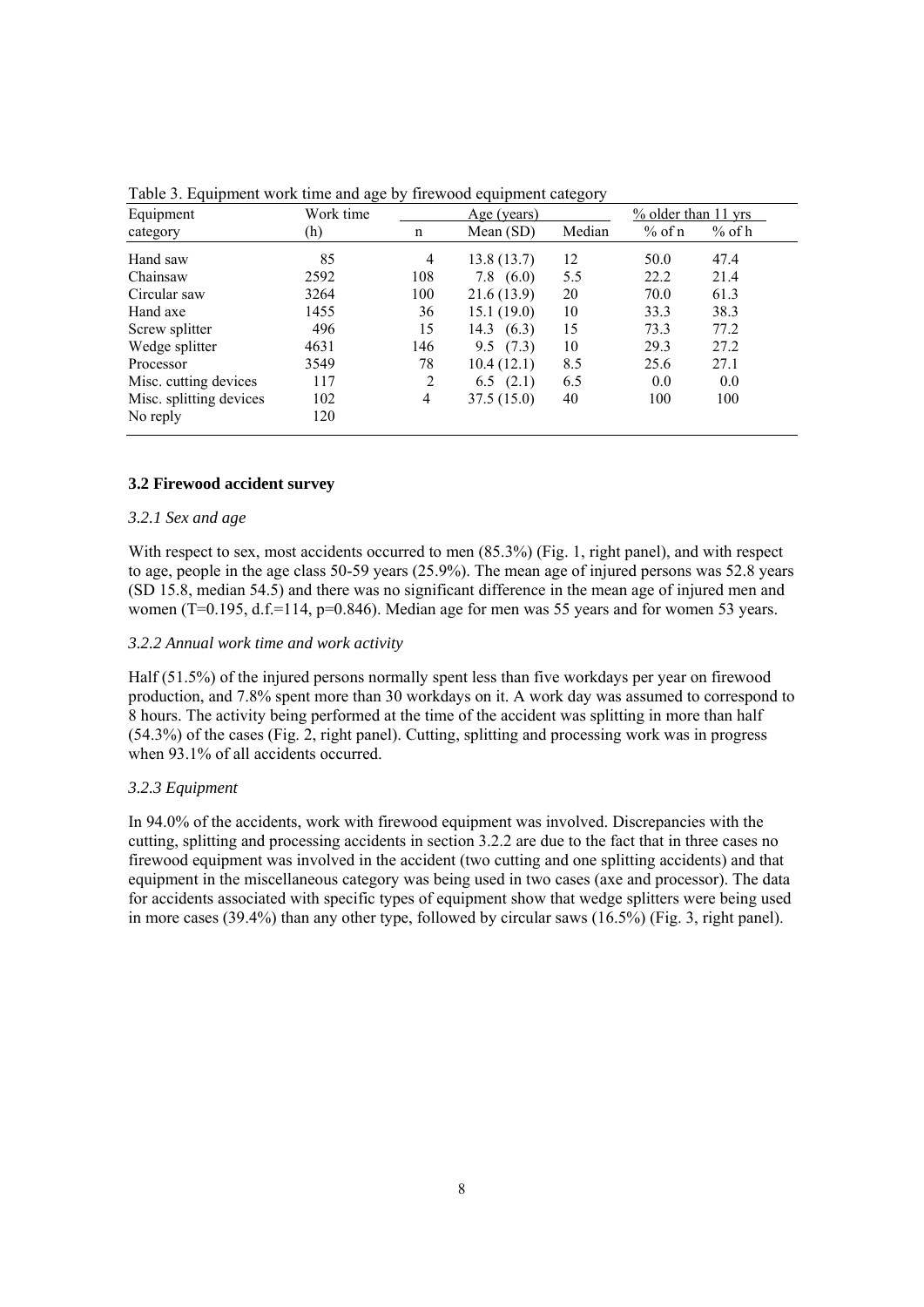

Figure 3. Relative frequencies of time spent using specific types of equipment (left panel) from the firewood production survey and of accidents associated with their use (right panel) from the firewood accident survey as a function by sex.

#### *3.2.4 Accident types*

The most common type of accident was crushing during wedge splitting (34.5%), which together with cutting by blade or chain constituted 53.5% of the accidents (Table 4). To avoid low cell counts in the analysis, "Axe cuts", Cutting from blade or chain" and "Crushing from wedge splitting" were merged in the category "Direct machine contact" while "Falling or flying wood piece", "Rolling log", "Fall" and "Other" were combined in the category "No direct machine contact". A  $2 \times 2 \chi^2$  analysis found no significant differences ( $\chi^2$ =0.424, d.f.=1, p=0.515) between proportions of men and women in the two new categories.

| Accident type                   | Men |               | Women |      |     | Combined |
|---------------------------------|-----|---------------|-------|------|-----|----------|
|                                 | n   | $\frac{0}{0}$ | n     | $\%$ | n   | $\%$     |
| Axe cut                         | 10  | 10.1          |       | 5.9  | 11  | 9.5      |
| Cutting by blade or chain       | 19  | 19.2          | 3     | 17.6 | 22  | 19.0     |
| Crushing during wedge splitting | 35  | 35.4          |       | 29.4 | 40  | 34.5     |
| Falling or flying wood piece    | 13  | 13.1          | 4     | 23.5 | 17  | 14.7     |
| Rolling log                     |     | 7.1           | 2     | 11.8 | 9   | 7.8      |
| Fall                            | 8   | 8.1           |       | 5.9  | 9   | 7.8      |
| Miscellaneous                   |     | 7.1           |       | 5.9  | 8   | 6.9      |
| Total                           | 99  | 100           | 17    | 100  | 116 | 100      |

|  |  | Table 4. Frequencies of firewood-processing accident types by sex |  |
|--|--|-------------------------------------------------------------------|--|
|  |  |                                                                   |  |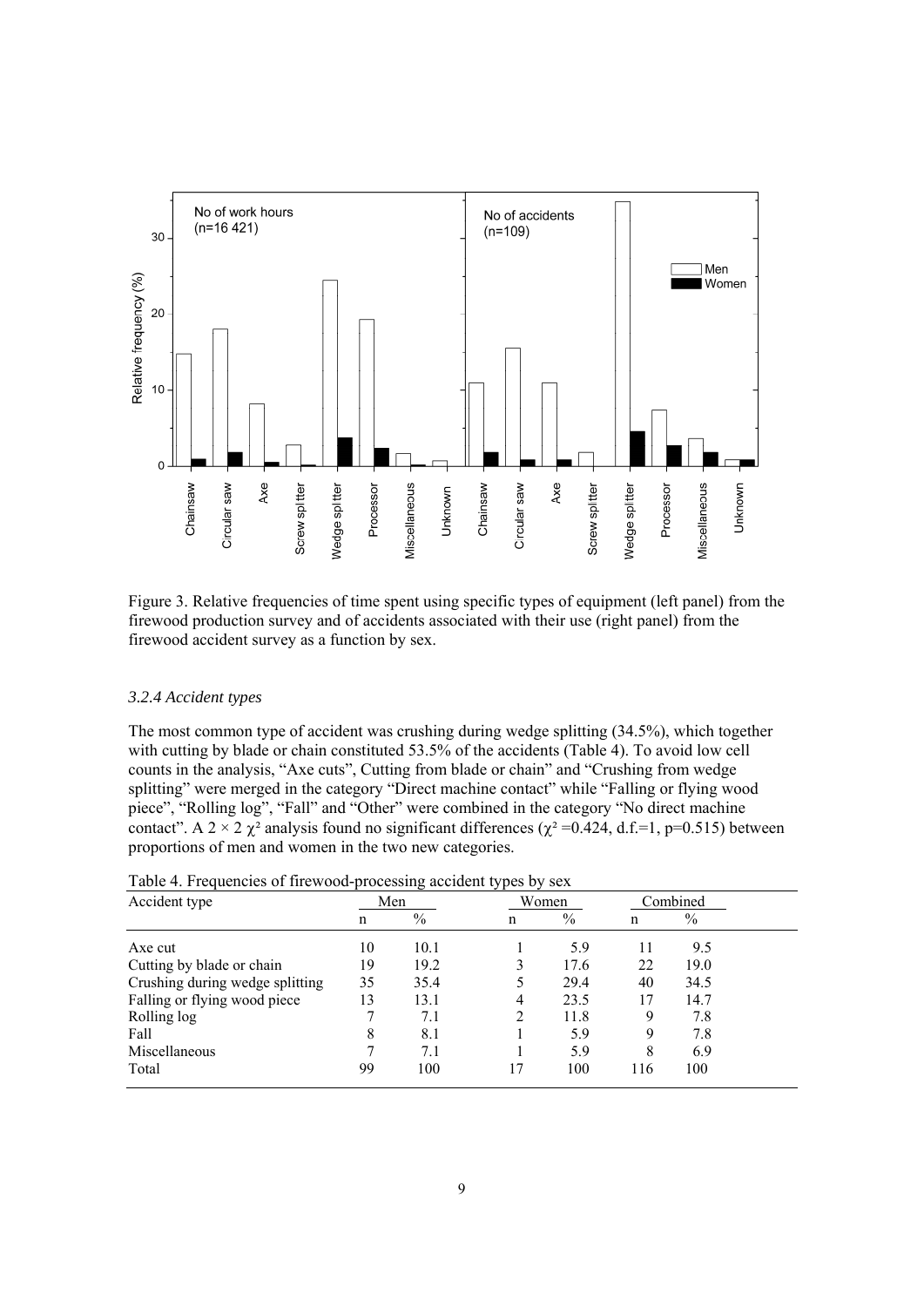#### *3.2.5 Injury distribution*

Most (71.6%) injuries occurred to upper extremities (fingers, hand, wrist and under arm). Injuries to fingers alone accounted for 57.8% of the injuries. Lower extremities (feet, ankles, knee, thigh and toes) were injured in 14.7% of the cases, while thorax and spine regions (shoulder, hip and back) were injured in 3.4% of the cases. Injuries to the head and face accounted for 11.2% of the total, and most (61.5%) of these cases were eye injuries.

The most common injuries were cuts (40.5%) and fractures (20.7%). Fifteen persons (12.9%) suffered amputations, all of which were finger amputations, and 11 were due to crushing while operating a wedge splitter. Contusions were suffered by 10.3% of the cases and the remaining 15.5% were distributed amongst miscellaneous injury types. Of all the injured persons, 38.0% required taking sick leave because of their injury. Of the injured who required sick leave, 37.5% were on sick leave for more than 29 days. Persistent symptoms were reported by 51.3% of all the injured persons. As a consequence of their accidents, 46.6% reported that they changed their work procedures or worked more cautiously after the accident. Eight persons (6.9%) stopped producing firewood.

#### *3.2.6 Multiple workers*

Less than half (43.1%) of the accidents happened when the injured person was working with someone else (Table 5). Work with processors had the highest proportion (72.7%) of "multipleworkers" accidents among the equipment categories. During work with wedge splitters, half (51.2%) of the accidents happened when the injured person was not working alone (Table 5). The most common type of "multiple-worker" accident was crushing while working with a wedge splitter, which accounted for 40.8% of the accidents. Accidents were more evenly spread between accident types amongst single workers.

| Table 5. Frequencies of single worker and multiple worker accidents, by firewood equipment |                         |                            |
|--------------------------------------------------------------------------------------------|-------------------------|----------------------------|
| categories                                                                                 |                         |                            |
|                                                                                            | Single worker accidents | Multiple workers accidents |

|                             | Single worker accidents |             |    | Multiple workers accidents |
|-----------------------------|-------------------------|-------------|----|----------------------------|
| Equipment category          | n                       | $%$ per row | n  | $%$ per row                |
| Chainsaw                    | 9                       | 64.3        |    | 35.7                       |
| Circular saw                | 11                      | 61.1        |    | 38.9                       |
| Axe                         | 11                      | 84.6        |    | 15.4                       |
| Screw splitter              |                         | 50.0        |    | 50.0                       |
| Wedge splitter <sup>a</sup> | 20                      | 46.5        | 22 | 51.2                       |
| Processor                   | 3                       | 27.3        | 8  | 72.7                       |
| Miscellaneous equipment     | 3                       | 75.0        |    | 25.0                       |
| Unknown equipment           |                         | 50.0        |    | 50.0                       |
| No equipment                | ┑                       | 77.8        |    | 22.2                       |
| Total <sup>a</sup>          | 66                      | 56.9        | 49 | 42.2                       |

 $a =$  one answer was missing for this accident type.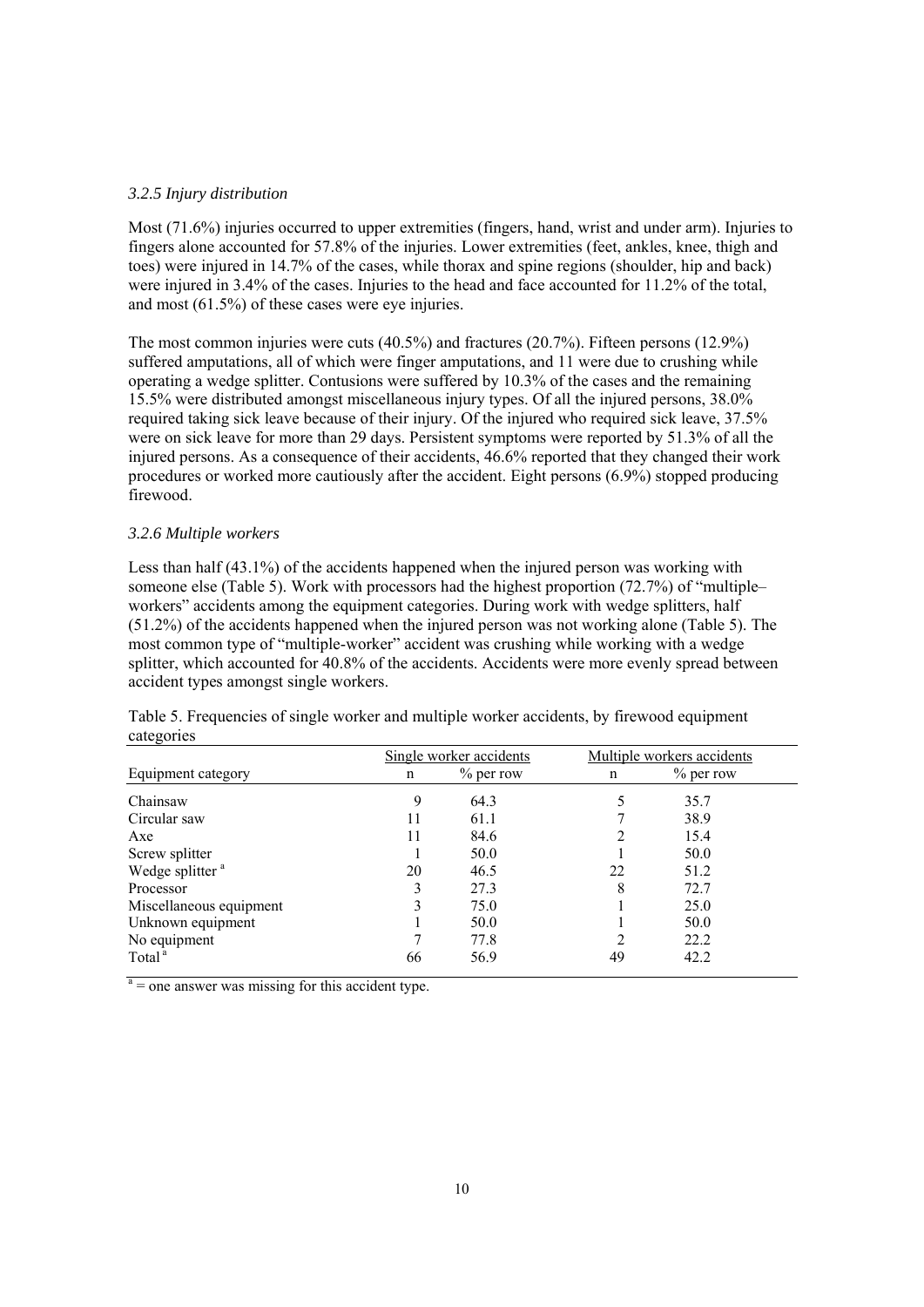#### **3.3 Combining the production and accident surveys**

#### *3.3.1 Accident rates*

Splitting was associated with a far higher rate of accidents (123 per million work hours) than any other activity (Tables 6  $\&$  7). Cutting, splitting and processing work was associated with a 10 times higher accident rate than all of the other activities combined. Among the equipment types, wedge splitters and axes were associated with the highest accident rates (similar to those of the splitting activity), and processors the lowest.

Table 6. Mean annual accident frequencies, annual work time and accident rate per million work hours by activity

|                                                                      | Cutting     |                       | Splitting Processing Stacking Transport Miscellaneous |                    |                    |                     |                      | Total |
|----------------------------------------------------------------------|-------------|-----------------------|-------------------------------------------------------|--------------------|--------------------|---------------------|----------------------|-------|
| Accidents (n)<br>Work time $(1000 h)$<br>Rate $(n / million h)$ 74.3 | 5.8<br>78.5 | 10.5<br>85.4<br>123.0 | 45.2<br>36.9                                          | 0.8<br>89.8<br>9.3 | 0.2<br>66.9<br>2.5 | 0.3<br>12.3<br>27 O | 193<br>378.1<br>51 1 |       |

Table 7. Mean annual accident frequencies, annual work time and accident rate per million work hours by equipment category

|                                                                 | Chain<br>saw        | Circular<br>saw     | Axe                  | Screw<br>splitter  | Wedge<br>splitter    | Processor    | Total <sup>a</sup>    |
|-----------------------------------------------------------------|---------------------|---------------------|----------------------|--------------------|----------------------|--------------|-----------------------|
| Accidents (n)<br>Work time $(1000 h)$<br>Rate $(n / million h)$ | 2.3<br>33.0<br>70.7 | 3.0<br>41.6<br>72.2 | 2.2<br>18.5<br>117.0 | 0.3<br>6.3<br>52.8 | 7.2<br>59.0<br>121.6 | 45.2<br>40.6 | 18.2<br>209.1<br>86.9 |

<sup>a</sup> Including accidents and work time for the categories miscellaneous and unknown.

#### *3.3.2 Distribution of expected accidents*

Chi-square tests of differences were conducted separately for sex and age since expected frequencies for some permutations of sex and age classes, based on either numbers of active persons or total work time, were too low for meaningful combined analysis. The frequencies of recorded accidents deviated significantly from those expected based on numbers of active persons, both between sexes ( $χ² =11.2$ , d.f.=1, p=0.001) and between age classes ( $χ² =15.2$ , d.f.=7, p=0.034). The differences can be clearly seen in Fig. 1. The low numbers of recorded accidents in the age class "<20" years contributed especially strongly to this difference. When expected accident frequencies were based on total work time, there was no significant difference between recorded and expected accidents between sexes ( $\chi^2$  =0.001, d.f.=1, p=0.943). In the comparison of age classes, the classes "<20" and "20-29" years were combined to avoid low frequencies. Amongst the seven new age classes there were no significant differences between recorded and expected accident frequencies based on work time ( $\chi^2$  =9.4, d.f.=6, p=0.153).

The annual work time class ">30 work days" was collapsed with the class "5-30 work days" due to low numbers of expected frequencies for these classes. There was no significant difference between the recorded and expected accident distributions between the two new classes "<5 work days" and " $\geq$ 5 work days" per year ( $\chi^2$  =0.17, d.f.=1, p<0.168). For work activities, recorded and expected accident frequencies differed significantly when the latter were based on activity work time ( $\chi^2$ )  $=95.6$ , d.f.=5, p<0.000), as shown in Fig. 2. Over-representation of splitting accidents and under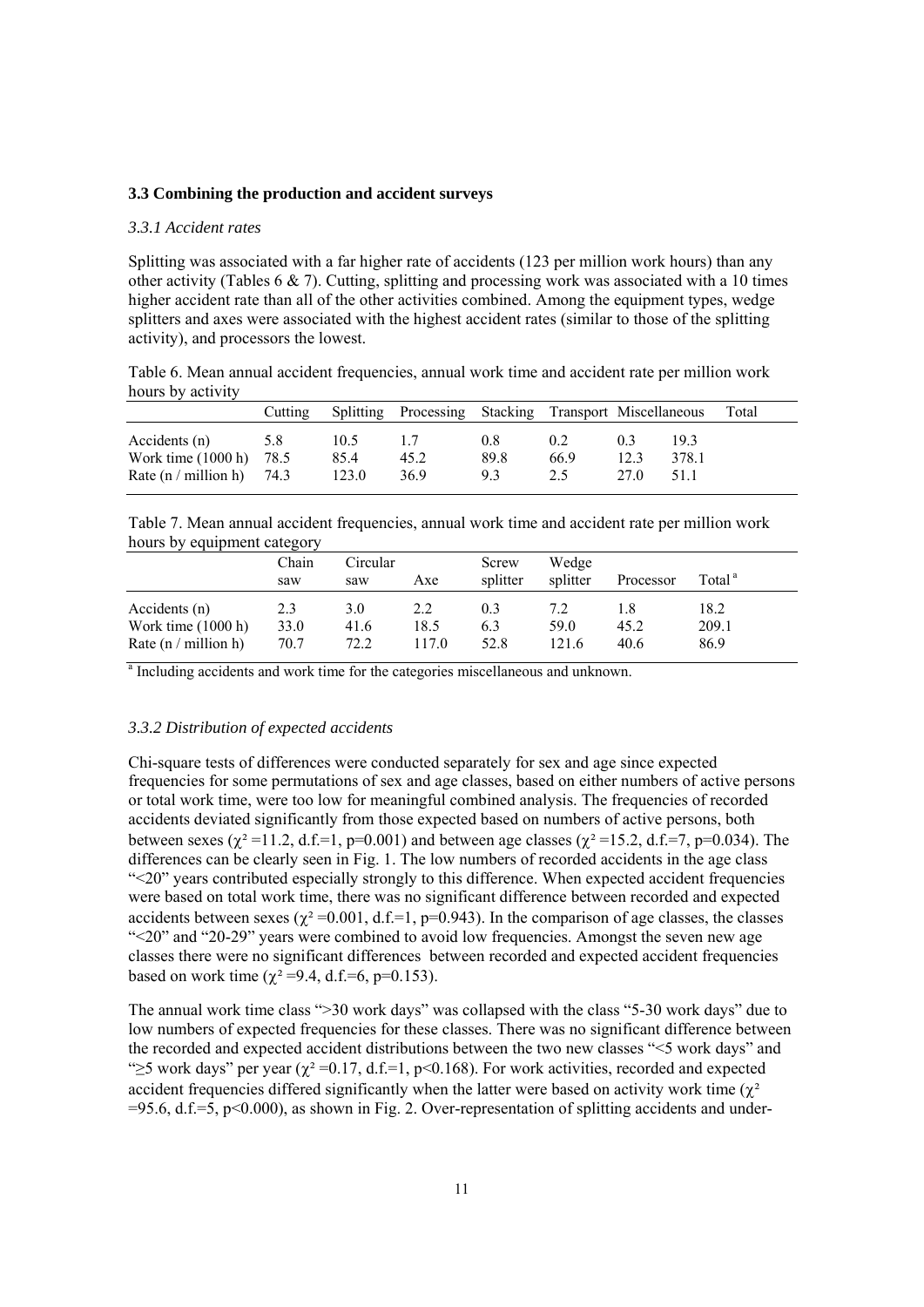representation of stacking and transport accidents contributed substantially to this deviation ( $\chi^2$ )  $=51.8$ , 18.6 and 18.7, respectively).

When analysing data related to the various types of processing equipment, the "Hand-saw", "Screw splitter", "Miscellaneous equipment" and "Unknown" classes were collapsed in order to avoid low expected accident frequencies. As expected from the pattern seen in Fig. 3, the test revealed significant differences between the distribution of recorded accidents amongst equipment categories and the expected distribution based on work time ( $\chi^2$ =16.3, d.f.=5, p=0.005). Over-representation of wedge splitter accidents and under-representation of processor accidents contributed substantially to this deviation ( $\chi^2$  =4.9 and 6.7, respectively).

## **4. Discussion**

## **4.1 Results**

### *4.1.1 Normal work*

One of the objectives of this research was to examine the amount of work conducted and the work distribution in family forestry's firewood production. The results indicate that the typical worker is a man between 40-60 years of age. The relative number of persons and number of hours spent on firewood production steadily increase from an age of around 30 years, peak in the 60-69 years age class, possibly due to physical limitations brought on by aging, which may also account for the fact that the number of hours spent on production per person increases successively with age. Another possible reason for the increased mean work time may be that motives change with age. This hypothesis is supported by the results of a small-scale study by Carlsson (2003), indicating that old, firewood-producing persons attach great importance to the work in terms of recreation and work satisfaction. The relatively low number of persons younger than 30 years is likely related to the fact that most home owners are older.

While the participation of women in firewood-production is relatively low compared to that of men, it is relatively high compared to their participation in other forms of forestry work (Lindroos et al. 2005). Women spent most of their time in stacking and transport activities, but it is interesting to note that over a third of the women's time was spent in cutting, splitting, and processing activities. These are the most equipment-intensive parts of the production process, and given that such equipment is generally designed to conform to men's dimensions, e.g. of hand size and grip strength, it could be hypothesised that this may lead to increased risk of injury (Morse and Hinds 1993; Nag et al. 2003). There was, however, no such indication in the current study.

#### *4.1.2. Safety problems*

Lack of safety features or violations of safety regulations generally increase the probability that an accident will occur, and the existence of both of these factors was indicated in this study. The results found that some machines used predated the introduction of the European safety standards in 1995 (albeit no more than 25-30%). Consequently, those cutters, splitters and processors probably lacked certain safety features. In addition, at least four accidents were caused by more than one person using, or working by, a machine at the same time and thus violating the regulations stating that the machines should be used by single operatives, in accordance with the design of their safety features. In total, approximately half of all machine accidents occurred when the injured person did not work alone, but the second person's role in the majority of the cases is not known. As a preventative measure single-working was recommended only by three injured persons, while one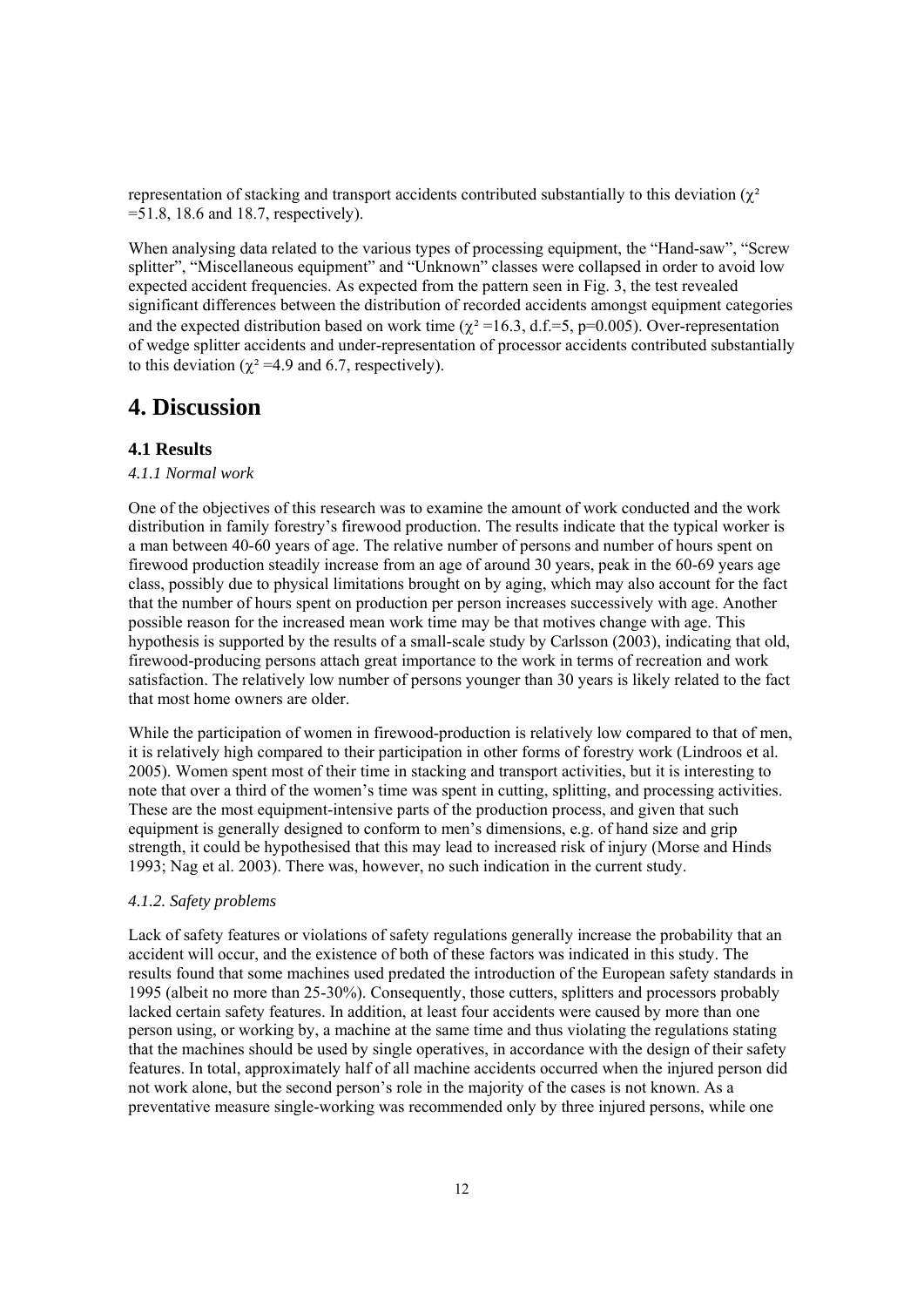person, curiously, started using an assistant on the wedge splitter after a finger amputation accident. Since the corresponding frequency of multiple-worker operation in accident-free firewood processing is not known, little can be said about the influence of multiple-working on accident rates at this stage. Nevertheless, there are obviously a large number of persons who are exposed to elevated risks due to deliberate or unconscious violation of safety regulations.

#### *4.1.3 Accidents*

The frequency distributions of accidents among age-groups, sexes and equipment categories seemed at first glance to be skewed, with a high number of sixty-year-old men injured in work with wedge splitters. This was partly true, since wedge splitter accidents were over-represented in relation to the amount of time spent working with them. Interestingly, no significant differences were found for sex and age when comparing expected with recorded accident frequencies using exposure in terms of work hours; whereas the same calculations using number of active persons resulted in significant differences for both sex and age. Thus, it would seem that work hours are a better indicator of accident frequency. In other words, older men are overrepresented in the accident frequencies, but that is likely due to the fact that their exposure in terms of work hours is greater.

As previous studies have reported (Hellstrand 1989; Kristiansen and Seligson 1981; Larsson 1990)*,* accidents to upper extremities were common. The use of screw splitters, which accounted for large proportions of total accidents in the 1980s according to various authors (e.g. Hellstrand 1989), were found to be rare in this study. Most accidents still occurred during splitting, but now due to use of wedge splitters. Compared to cutting, splitting productivity has more to gain by multiple workers working in unison which may be why this violation of safety regulations might explain many splitting accidents. Moreover, it might also be related to firewood splitters' relatively low accident saliency. Compared to cutters with rapidly running chains or blades, the splitters' slow moving piston probably gives little references to dreadful accidents and might thus be handled with less caution (c.f. Wogalter et al. 1999).

#### *4.1.4. Accident rates*

The accident rates associated with firewood-producing equipment were high compared with those associated with many other consumer products. Of 76 common products studied by Hayward (1996), the accident rates for only two (hedge-trimmers and scaffolding) exceeded the lowest rate found in this study. Axes and chainsaws were included in both studies, but the accident rates associated with them were found to be 6-9 times higher in the present study than in the cited study.

Since firewood production often has a target quantity and productivity differs between equipment categories, the accident rate per production unit could be a significant parameter. For example, accident rates per hour worked with firewood processors were found to be low, while productivity generally is higher than when other types of equipment is used. Hence, a small amount of relatively low risk time is required for the production of a given volume of firewood when processors are used rather than other types of equipment, implying that they have clear safety advantages. On the other hand, comparably little time per person was spent annually on firewood production and the consequences of the low amounts of time spent on the activities involved for accident risks are not clear, as mentioned in the Introduction.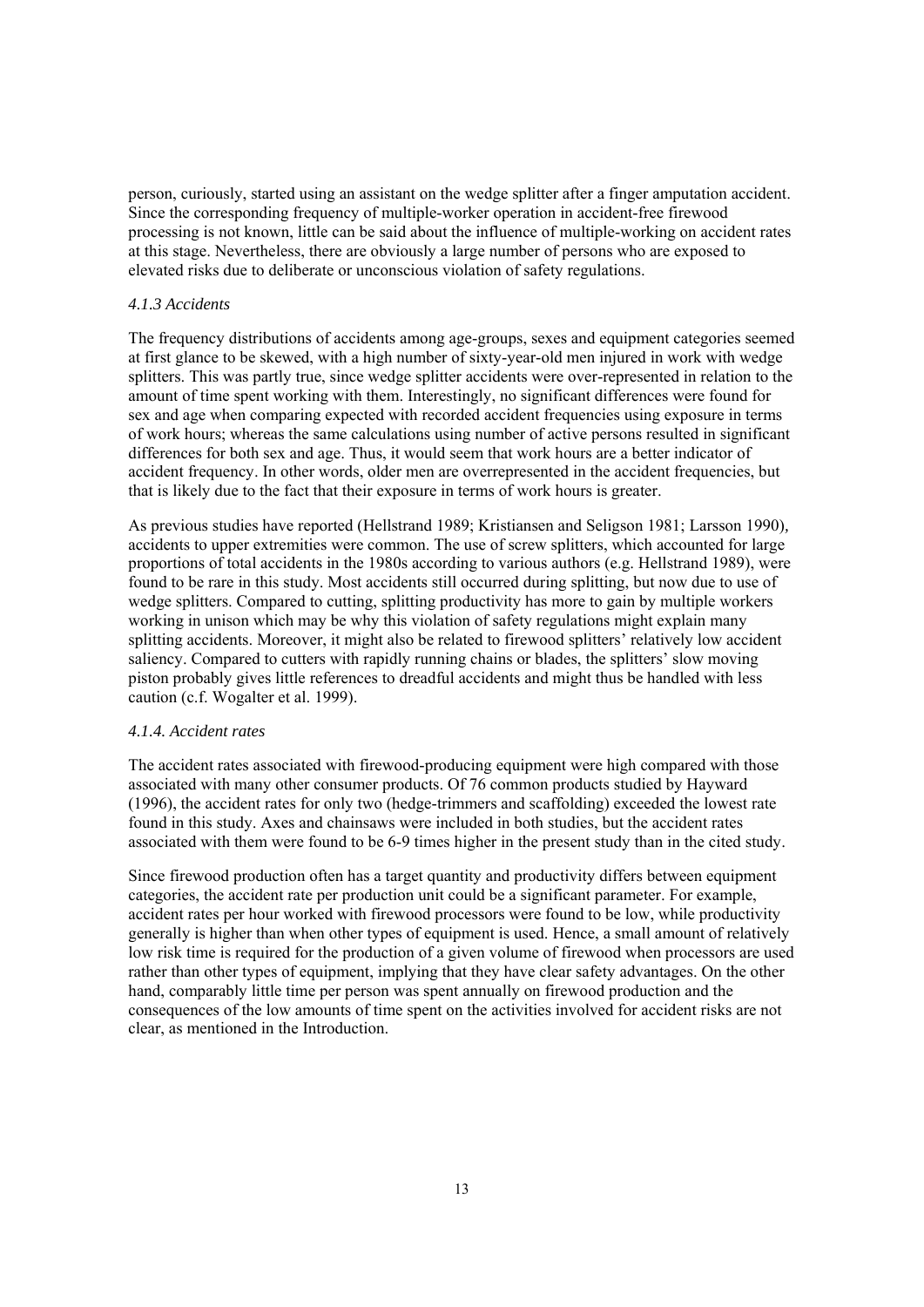#### **4.2 Strengths and limitations of the study**

The paucity of accurate nationwide information on firewood production accidents is illustrated by the discrepancies between the current study and official records. Burström et al's. (2005) study on national records of occupational accidents and work-related diseases (ISA) for the same period found less than half  $(n=29)$  the number of accidents associated with the use of firewood equipment than was found in the current regional study on forest-owning households. This discrepancy also clearly indicates that the accidents are seldom considered to be "occupational" by the injured people, and thus confirms the assumption that firewood production is mainly a "leisure time" activity. However, the current study also has limitations in terms of work hour and accident estimations. Retrospective questionnaire and interview studies on work time are subject to biases depending on various factors including memory, willingness to reply, socio-economic factors and misunderstandings (Bonke 2005; Niemi 1993). Short-term but recurrent tasks are particularly unlikely to stand out from other uses of time and to be difficult to recall correctly. The amount of time spent on unpaid work is generally underestimated, and in addition, people who spend small amounts of time on unpaid work tend to underestimate their efforts while those who spend large amounts of time on such work tend to overestimate the actual number of hours worked (Bonke 2005).

The accident survey was to some extent based on retrospective self-reporting, but the questionnaire was likely to provide a recall cue and moreover concerned an event that must have been highly memorable. Accident numbers were likely to have been under-estimated, considering the missing replies in the survey. Another 30 accidents could be added to the total found, to account for accidents that occurred to the 100 persons who did not respond, assuming that the rate of firewoodprocessing accidents for them was the same as for the responding persons. This addition would increase accident rates by 26%. Furthermore, the survey only covered fairly severe accidents, which prompted the injured person to seek hospital attention. In Swedish family forestry, Neely and Wilhelmson (2006) found that medical attention was sought by only 67% of the people injured in accidents. Moreover, the present study compared data on accidents from a 6-year period with annual exposure levels five years later, assuming that the accident rates and activity parameters had remained constant, which may not have been entirely valid.

Overall, due to the limitations outlined above, both the numbers of hours worked and accidents were probably under-estimated in this study. Despite these sources of error, they probably provide more accurate estimates than current official statistics.

#### **4.3. Conclusions and implications for accident prevention**

The results of this article are likely to be particularly relevant to other regions in which firewood is used and produced similarly as in the present study, such as large portions of Europe, North America and Australia. The use of firewood is not likely to decrease in the near future, due to rising costs of alternative heating resources (e.g. electricity and petroleum products). In Finland it was found that 15 000 households planned to start using firewood and 200 000 households planned to increase their consumption (Tuomi 2003). Recently, research in both Sweden and North America has begun to take a closer look at the type of accidents and the circumstances surrounding them in small-scale logging of the type associated with family forestry (Fischer et al. 2005; Neely and Wilhelmson 2006; Wilhelmson et al. 2005). However, to our knowledge, this is the first study to specifically look at the firewood production process.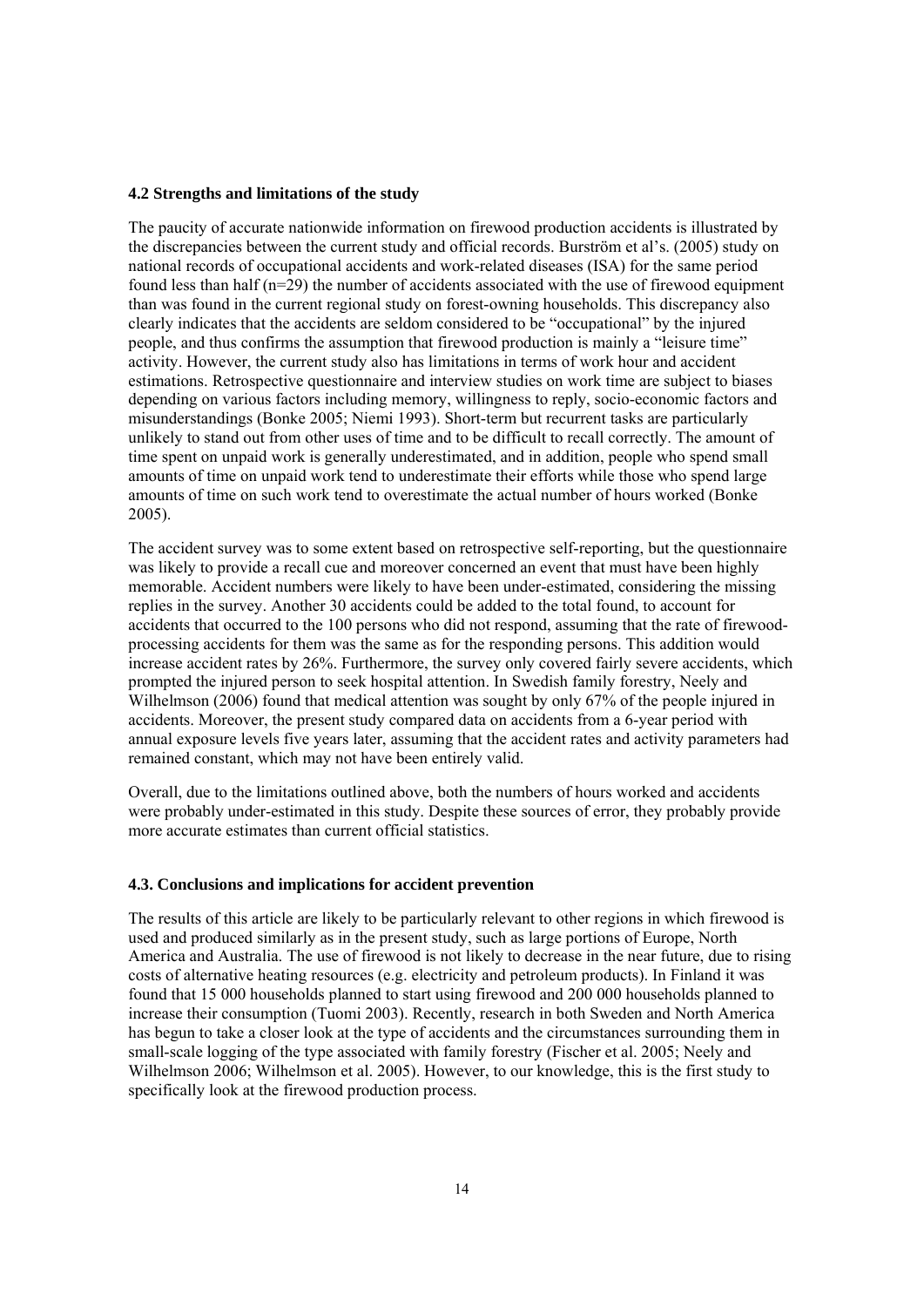The results show that the amount of time worked was the single most important factor affecting accident rates, and that use of one type of equipment (wedge splitters) was associated with especially high frequencies of accidents. However, higher rates of accidents were associated with use of all categories of equipment than most other consumer products (Hayward 1996). In addition, many old machines with possible deficiencies in safety features were in use and many accidents occurred when safety regulations were violated by people failing to work alone. Prevention strategies could therefore focus on changing behaviour, safety features, or both. However, challenging obstacles would have to be overcome. Attempts to change working practices through education would require extension services to a vast body of people who are currently unorganised and under no authority's responsibility, while developing more effective safety features would require thorough analysis of self-employed leisure time workers' conditions, which are highly variable, and complicated in terms of implementing regulations by the lack of any employeremployee relationship. Prevention work would also benefit from further knowledge regarding firewood-producing persons' risk perceptions and the frequency and drivers of violations of safety regulations.

## **5. Acknowledgements**

This study was conducted within the *FOR-programme*, which addresses the self-employed family forestry's working conditions. The work was financially supported by the Faculty of Forest Sciences at the Swedish University of Agricultural Sciences, the SLO foundation's grants SLO-814 and SLO-918, the Gunnar and Birgitta Nordins foundation's grant N-84 and the AFA Insurance's grant T01-03. We thank the Accident Analysis Group at the University Hospital in Umeå and the chimney sweepers in the region for help with database extractions. Thanks are also due to Daniel Moe for assistance with survey compilation and to Tomas Nordfjell and three anonymous reviewers for valuable comments on a previous version of the manuscript.

# **6. References**

- Anon, 2005. Trends in Forest Products 1961-2003. Food and Agriculture Organization of the United Nations (FAO). Rome. 63 pp.
- Anon, 2006. Facts about Västerbotten 2006. Västerbotten County Administrative Board and Västerbotten County Council. Umeå. 68 pp.
- Bonke, J., 2005. Paid work and unpaid work: dairy information versus questionnaire information. Social Indicators Research 70:3, pp. 349-368.
- Burström, L., Malmros, E., Bylund, P.-O., Wilhelmson, E. and Wästerlund Staal, D., 2005. Anmälda arbetsolyckor under självverksamt skogsarbete [Reported occupational accidents during selfemployed forestry work]. Arbetlivsrapport No 2005:7. National Institute of Working Life. Umeå, Sweden. 14 pp. [In Swedish with English summary].
- Carlsson, P., 2003. Att brinna för ved [To burn for firewood]. Bachelor thesis. Department of culture and media, Umeå university. Umeå. 33 pp.
- Christiansen, E. H., Larsen, M. D., Bliss, J. C., Nepal, S. K., Rejda, K. and Brooks, R. T., 1993. Residential Fuelwood Consumption in the Southeastern United-States. Biomass & Bioenergy 5:6, pp. 489-493.
- Driscoll, D., Milkovits, G. and Freudenberger, D., 2000. Impact and use of firewood in Australia. CSIRO Sustainable Ecosystems. Canberra. 62 pp.
- Elvik, R., 2006. Laws of accident causation. Accident Analysis & Prevention 38:4, pp. 742-747.
- EN 609-1, Agricultural and forestry machinery Safety of splitters Part 1: Wedge splitters. European Committee for Standardization. Brussels, Belgium. 19 pp.
- EN 609-2, Agricultural and forestry machinery Safety of splitters Part 2: Screw splitters. European Committee for Standardization. Brussels, Belgium. 18 pp.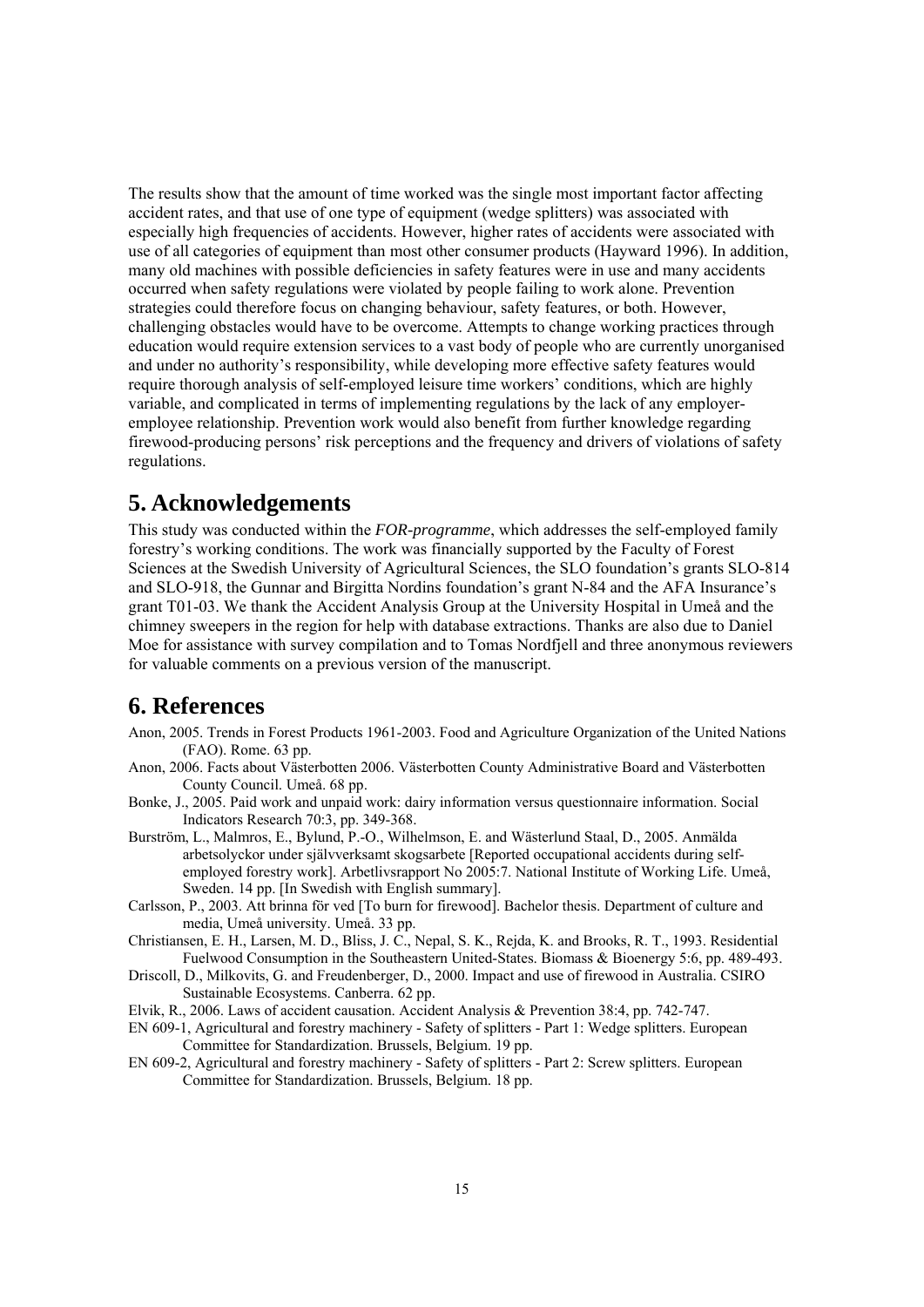- EN ISO 11681-1, Machinery for forestry Portable chain-saw safety requirements and testing Part 1: Chainsaws for forest service. European Committee for Standardization. Brussels, Belgium. 18 pp.
- Fischer, V., Young, N., Mueller, C. and Stueland, D. T., 2005. Three times the injuries among occasional wood cutters compared to professional loggers: sample of emergency rooms in central and northern Wisconsin. American Journal of Industrial Medicine 47:3, pp. 246-253.
- Hayward, G., 1996. Risk of injury per hour of exposure to consumer products. Accident Analysis & Prevention 28:1, pp. 115-121.
- Hellstrand, P. H., 1989. Injuries caused by firewood splitting machines. Scandinavian Journal of Plastic Reconstructive Surgery and Hand Surgery 23:1, pp. 51-54.
- Isachsen, O., 1984. Trade with and use of firewood. Research paper 6. Norwegian Forest Research Institute. Ås, Norway. 32 pp. [In Norwegian].
- Kristiansen, T. K. and Seligson, D., 1981. Log splitter injuries to the hand. Journal of Occupational Medicine 23:6, pp. 400-402.
- Laflamme, L., Menckel, E. and Lundholm, L., 1996. The age-related risk of occupational accidents: the case of Swedish Iron-ore miners. Accident Analysis and Prevention 28:3, pp. 349-357.
- Larsson, T. J., 1990. Severe hand injuries among Swedish farmers. Journal of Occupational Accidents 12:4, pp. 295-306.
- Lidestav, G. and Nordfjell, T., 2005. A conceptual model for understanding social practices in family forestry. Small-Scale Forest Economics, Management and Policy 4:4, pp. 391-408.
- Lindroos, O., Lidestav, G. and Nordfjell, T., 2005. Swedish non-industrial private forest owners selfemployment and equipment investments. Small-Scale Forest Economics, Management and Policy 4:4, pp. 409-426.
- Massie, D. L., Campbell, K. L. and Williams, A. F., 1995. Traffic accident involvement rates by driver age and gender. Accident Analysis & Prevention 27:1, pp. 73-87.
- Morse, L. H. and Hinds, L. J., 1993. Women and Ergonomics. Occupational Medicine-State of the Art Reviews 8:4, pp. 721-731.
- Nag, A., Nag, P. K. and Desai, H., 2003. Hand anthropometry of Indian women. Indian Journal of Medical Research 117, pp. 260-269.
- National Board of Forestry, 2005. Swedish Statistical Yearbook of Forestry 2005. Jönköping, Sweden. 282 pp. [In Swedish]
- Neely, G. and Wilhelmson, E., 2006. Self-reported incidents, accidents, and use of protective gear among small-scale forestry workers in Sweden. Safety Science 44:8, pp. 723-732.
- Niemi, I., 1993. Systematic error in behavioural measurement: comparing results from interview and time budget studies. Social Indicators Research 30:2-3, pp. 229-244.
- NOMESCO, 1997. Classification of External Causes of Injuries 1997. 48:1997. Nordic Medico-Statistical Committee. Copenhagen, Denmark. 145 pp.
- prEN 1870-6, Safety of wood working machines Circular sawing machines Part 6: Firewood sawing machine/circular bench with manual loading and/or unloading. European Committee for Standardization. Brussels, Belgium. 60 pp.
- Röser, D., Asikainen, A., Gjølsjø, S., Jaskelevicius, B., Johansson, D., Jyhlä, P., Kairiuktis, L., Konstantinova, I., Lileng, J., Lunnan, A., Mandre, M., Nurmi, J., Pärn, H., Salka, T., Silkanen, L., Suadicani, K., Toropainen, M. and Vilkriste, L., 2003. Wood Fuel Resources and Bottlenecks of Utilization in Baltic and Nordic countries. Reasearch Papers 901. Finnish Forest Research Institute. Joensuu, Finland. 68 pp.
- Statistics Sweden, 2003. Summary of energy statistics for dwellings and non-residential premises for 2000, 2001 and 2002. EN 16 SM 0304. Statistics Sweden. Stockholm. 36 pp. [In Swedish with English summary].
- Tuomi, S., 2003. Fuelwood usage is increasing in detached houses in Finland. Finnish Work Efficiency Institute (TTS). Teho No. 1:2003, pp. 24-26. [In Finnish with English summary]
- Törnqvist, T., 1995. Inheritors of the Woodlands. A sociological Study of Private, Non-Industrial Forest Ownership. Report No 41. Department of Forest-Industry-Market Studies, Swedish University of Agricultural Sciences. Uppsala. 460 pp. [In Swedish with English abstract].
- Warsco, K., 1994. Conventional fuel displacement by residential wood use. Forest Products Journal 44:1, pp. 68-74.